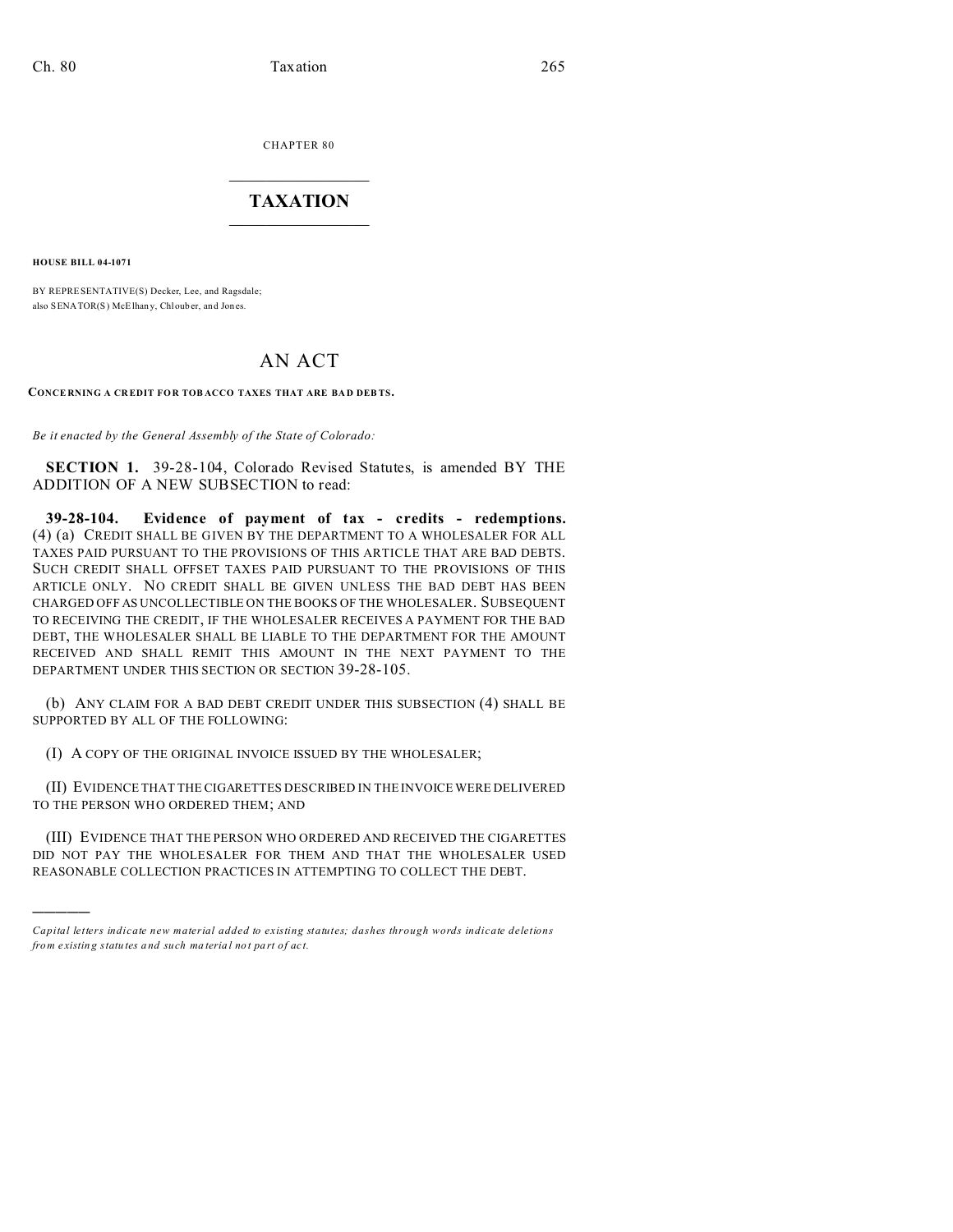266 Taxation Ch. 80

(c) IF CREDIT IS GIVEN TO A WHOLESALER FOR A BAD DEBT, THE PERSON WHO ORDERED AND RECEIVED THE CIGARETTES BUT DID NOT PAY THE WHOLESALER FOR THEM SHALL BE LIABLE IN AN AMOUNT EQUAL TO THE CREDIT FOR THE TAX IMPOSED IN THIS ARTICLE ON THE CIGARETTES. SUBSEQUENT TO RECEIVING THE CREDIT, IF THE WHOLESALER RECEIVES A PAYMENT FORTHE BAD DEBT AND THE WHOLESALER MAKES A PAYMENT TO THE DEPARTMENT, THE AMOUNT OF TAXES OWED BY SUCH PERSON SHALL BE REDUCED BY THE AMOUNT PAID TO THE DEPARTMENT.

(d) AS USED IN THIS SUBSECTION (4), "BAD DEBT" MEANS THE TAXES ATTRIBUTABLE TO ANY PORTION OF A DEBT THAT IS RELATED TO A SALE OF CIGARETTES SUBJECT TO TAX UNDER THIS ARTICLE, THAT IS NOT OTHERWISE DEDUCTIBLE OR EXCLUDABLE, THAT HAS BECOME WORTHLESS OR UNCOLLECTIBLE IN THE TIME AFTER THE TAX HAS BEEN PAID PURSUANT TO THIS SECTION OR SECTION 39-28-105, AND THAT IS ELIGIBLE TO BE CLAIMED AS A DEDUCTION PURSUANT TO SECTION 166 OF THE FEDERAL "INTERNAL REVENUE CODE OF 1986", AS AMENDED. A BAD DEBT SHALL NOT INCLUDE ANY INTEREST ON THE WHOLESALE PRICE OF CIGARETTES, UNCOLLECTIBLE AMOUNTS ON PROPERTY THAT REMAIN IN THE POSSESSION OF THE WHOLESALER UNTIL THE FULL PURCHASE PRICE IS PAID, EXPENSES INCURRED IN ATTEMPTING TO COLLECT ANY ACCOUNT RECEIVABLE OR ANY PORTION OF THE DEBT RECOVERED, AN ACCOUNT RECEIVABLE THAT HAS BEEN SOLD TO A THIRD PARTY FOR COLLECTION, OR REPOSSESSED PROPERTY.

**SECTION 2.** 39-28.5-107, Colorado Revised Statutes, is amended to read:

**39-28.5-107. When credit may be obtained for tax paid.** (1) Where tobacco products, upon which the tax imposed by this article has been reported and paid, are shipped or transported by the distributor to retailers without the state to be sold by those retailers or are returned to the manufacturer by the distributor or destroyed by the distributor, credit of such tax may be made to the distributor in accordance with regulations prescribed by the department.

(2) (a) CREDIT SHALL BE GIVEN BY THE DEPARTMENT TO A DISTRIBUTOR FOR ALL TAXES PAID PURSUANT TO THE PROVISIONS OF THIS ARTICLE THAT ARE BAD DEBTS. SUCH CREDIT SHALL OFFSET TAXES PAID PURSUANT TO THE PROVISIONS OF THIS ARTICLE ONLY. NO CREDIT SHALL BE GIVEN UNLESS THE BAD DEBT HAS BEEN CHARGED OFF AS UNCOLLECTIBLE ON THE BOOKS OF THE DISTRIBUTOR. SUBSEQUENT TO RECEIVING THE CREDIT, IF THE DISTRIBUTOR RECEIVES A PAYMENT FOR THE BAD DEBT, THE DISTRIBUTOR SHALL BE LIABLE TO THE DEPARTMENT FOR THE AMOUNT RECEIVED AND SHALL REMIT THIS AMOUNT IN THE NEXT PAYMENT TO THE DEPARTMENT UNDER SECTION 39-28.5-106.

(b) ANY CLAIM FOR A BAD DEBT CREDIT UNDER THIS SUBSECTION (2) SHALL BE SUPPORTED BY ALL OF THE FOLLOWING:

(I) A COPY OF THE ORIGINAL INVOICE ISSUED BY THE DISTRIBUTOR;

(II) EVIDENCE THAT THE TOBACCO PRODUCTS DESCRIBED IN THE INVOICE WERE DELIVERED TO THE PERSON WHO ORDERED THEM; AND

(III) EVIDENCE THAT THE PERSON WHO ORDERED AND RECEIVED THE TOBACCO